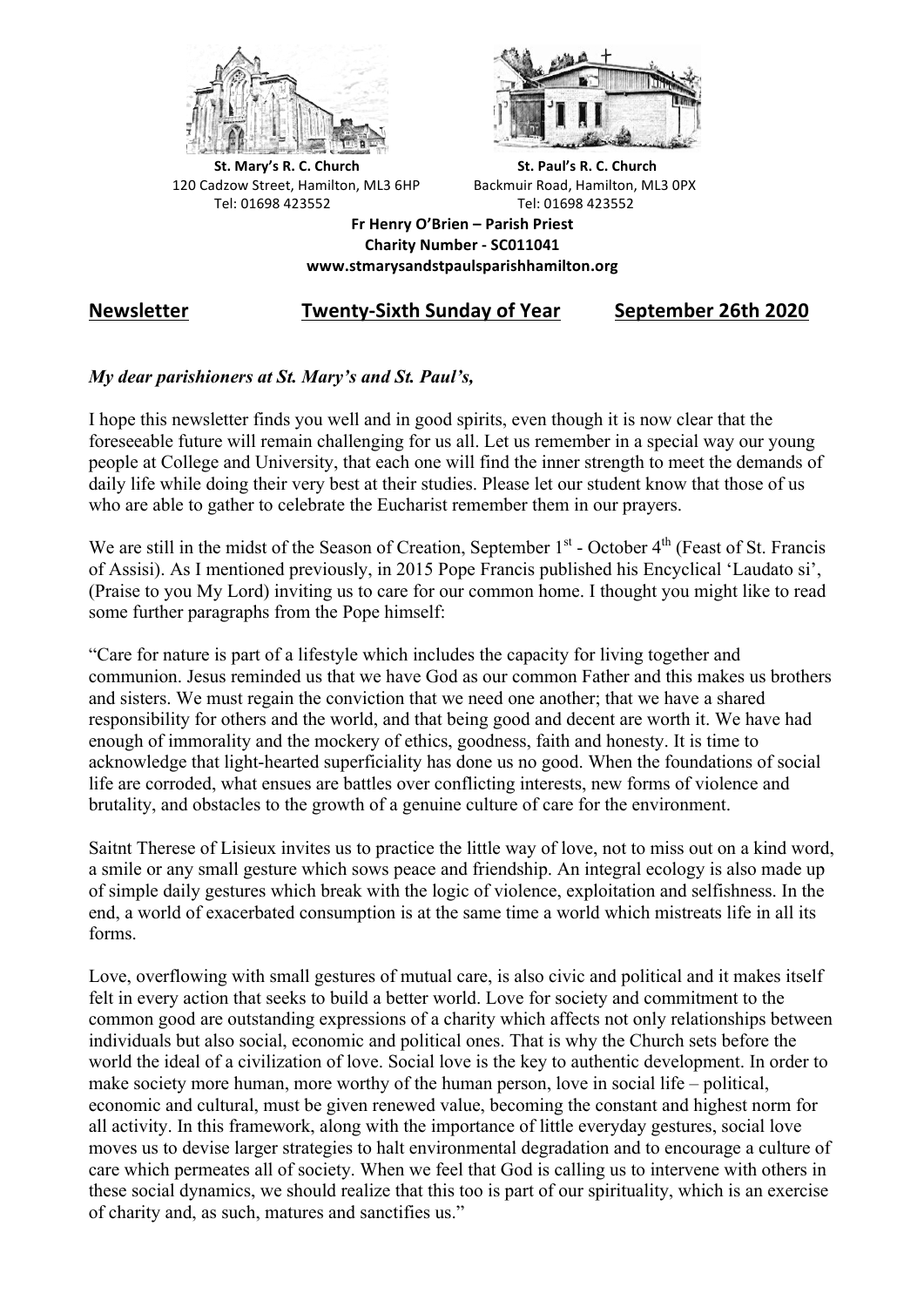Pope Francis is inviting us all to love the world and its peoples, to learn to share who we are and what we have; it's wonderful to part of that in our own simple ways, Father O'Brien

\*\*\*\*\*\*\*\*\*\*\*\*\*\*\*\*\*\*\*\*\*\*\*\*\*\*\*\*\*\*\*\*\*\*\*\*

**First Holy Communion at St. Mary's and St. Paul's:** the following letter will be of particular interest to the parents of children at St. Mary's Primary who should have celebrated First Holy Communion in May 2020. Discussions are also underway with St. Paul's Primary to reach suitable dates for their celebration of First Holy Communion.

**A Message from the Catholic Men's Society:** the CMS continue to meet via Zoom on Monday mornings at 11am to discuss matters of faith and practice in the modern world. Any men of the parish who wish to join in this conversation would be most welcome. Please contact Peter Lavery at laverypeter93@yahoo.com

**Booking for Weekday Masses** needs to be done on a weekly basis to allow for Requiems; booking for the coming week will be possible on Saturday evenings around 8pm. Thank you for your understanding and co-operation.

\*\*\*\*\*\*\*\*\*\*\*\*\*\*\*\*\*\*\*\*\*\*\*\*\*\*\*\*\*\*\*\*\*\*\*\*

## **St. Mary's has seating for thirty-six people (the balcony is not to be used) St. Paul's has seating for thirty people.**

*Please think about choosing St. Paul's for your visit as it may well be quieter there, especially on Sunday morning.*

**The Diocese has recommended that we have a booking system for places at the liturgy**; this is for safety reasons and also to ensure that people are not disappointed if they arrive at church and discover they cannot enter. For each service the parish **must** retain details of all those attending to ensure that contact tracing can be carried out if necessary.

**Please consult the parish website, stmarysandstpaulshamilton.org,** to book a place through **Eventbrite** or by phoning the church house. Details of our services will be given on the parish website, but please be aware that timings for Mass on the Sunday are different to our normal programme:

**Sunday services at St. Mary's: Saturday Vigil at 5.30pm and Sunday Morning at 10.30am Sunday Services at St. Paul's: Saturday Vigil at 4pm and Sunday Morning at 9.15am.**

**The weekday Masses this week will be at St. Mary's:**

**Monday at 10.am; a second Mass at 12 noon will be the Requiem for Mr. James Scott Tuesday at 10.am; Requiem for Mrs Mary Donnelly Wednesday at 10am; Requiem for Mr. James Dunbar**

*Please book through Eventbrite as this makes things easier for the stewards meeting you at the church door.*

*Please note that Government guidelines state that only 20 people are permitted to attend Requiems. This means that funerals should be looked upon as private family gatherings; thank you for your understanding and co-operation in this matter.*

**The guidelines from the Government advise** that on entering the building you will be asked to wear a face-covering (this can be a scarf rather than a face-mask) and use the sanitizing gel for your hands. You will then be shown to a seat. As you leave the building you will be asked to use the gel once more. I am sure that we will very quickly adjust to this 'new normal' for the moment.